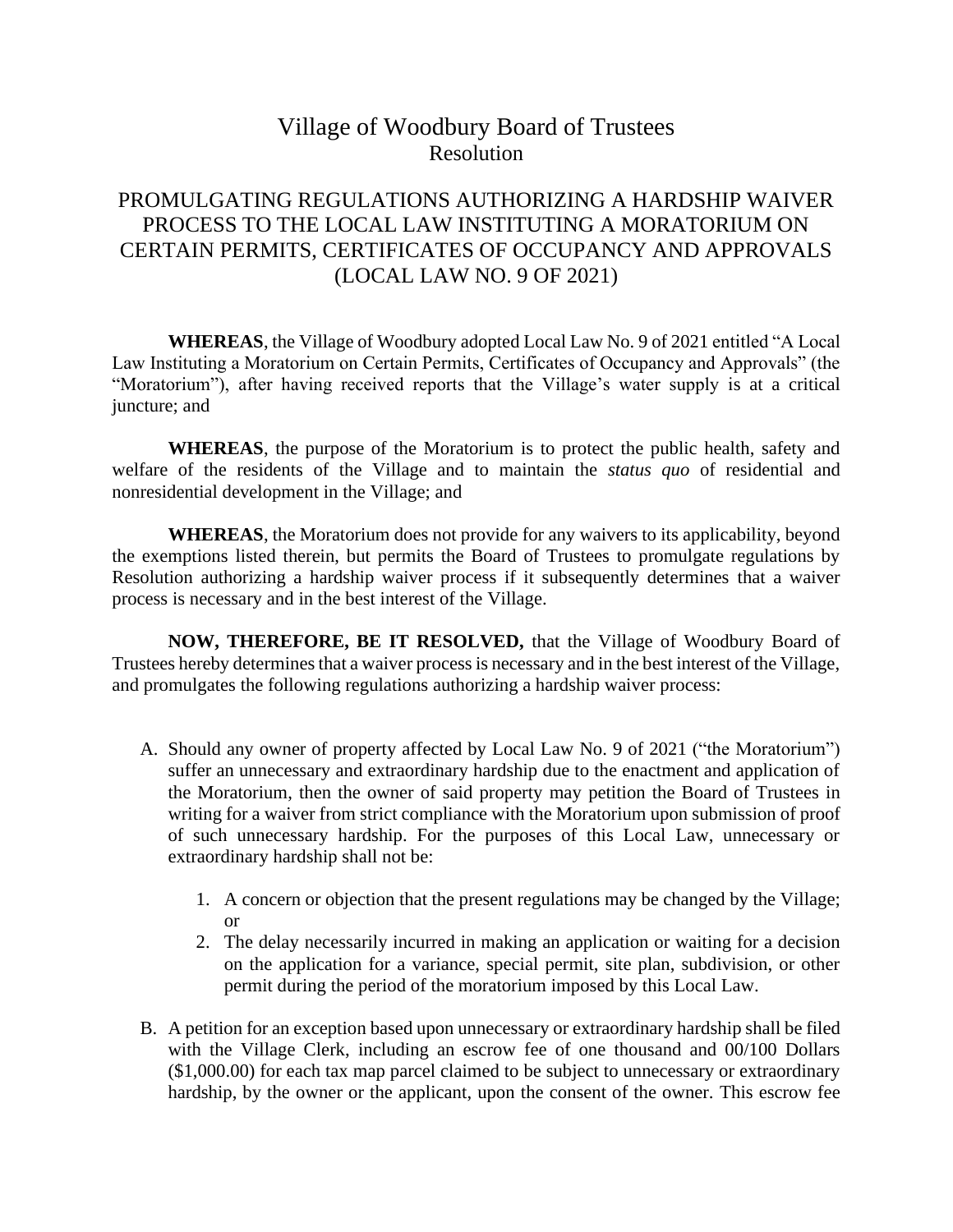shall be provided in accordance with Chapter 65 ("Taxpayer Protection") of the Village Code. The petition shall provide a recitation of the specific facts that are alleged to support the claim of unnecessary or extraordinary hardship and shall contain such other information and/or documentation as the Board of Trustees shall prescribe as necessary for the Board to be fully informed with respect to the petition.

- C. Procedure. Upon submission of a written petition to the Village Clerk by the property owner seeking a waiver from the Moratorium, the Board of Trustees shall, within fortyfive (45) days of receipt of a completed petition, schedule a Public Hearing on said petition upon five (5) days' written notice in the official newspaper of the Village of Woodbury. At said Public Hearing, the property owner and any other parties wishing to present evidence with regard to the petition shall have an opportunity to be heard, and the Board of Trustees shall, within thirty (30) days of the close of said Public Hearing, or such further time as the Board of Trustees needs to adequately assess the impact of the petition, render its decision either granting, denying, granting in part or denying in part, the petition for a variation from the strict requirements of this Local Law. If the Board of Trustees determines that a property owner will suffer an unnecessary or extraordinary hardship if this Local Law is strictly applied to a particular property, then the Board of Trustees may waive the application of the Moratorium to the minimum extent necessary to provide the property owner relief from strict compliance with the Moratorium.
- D. Standard of Review/Substantive requirements: In reviewing a petition for a waiver based upon a claim of unnecessary or extraordinary hardship, the Board of Trustees shall consider the criteria listed below. No Waiver seeking relief or partial relief from the requirements and restrictions of this moratorium shall be granted unless the Board of Trustees shall specifically find and determine, and set forth in its resolution granting such Waiver in whole or in part, that:
	- 1. The failure to grant a waiver will cause the petitioner extraordinary hardship, substantially unique to its property and circumstances, and such hardship is substantially greater than the hardship, including, but not limited to, financial hardship, necessarily experienced by other applicants having their or its application decisions delayed.
	- 2. The granting of a waiver will have no clear, adverse effect upon the goals or objectives being now undertaken by the efforts of the Board of Trustees to protect and preserve the water resources of the Village.
	- 3. The waiver is sought for an action that is, or which by imposition of conditions or voluntary land covenants and restrictions can be, harmonious with neighboring uses and the community planning efforts currently underway.
	- 4. The extraordinary hardship is not the result of any delay, action, or inaction by the applicant, the property owner, or any predecessors-in-interest, and that such alleged hardship has not been self-created. In considering this factor, the Board may consider whether the need for a waiver is based in whole or in part upon a lack of